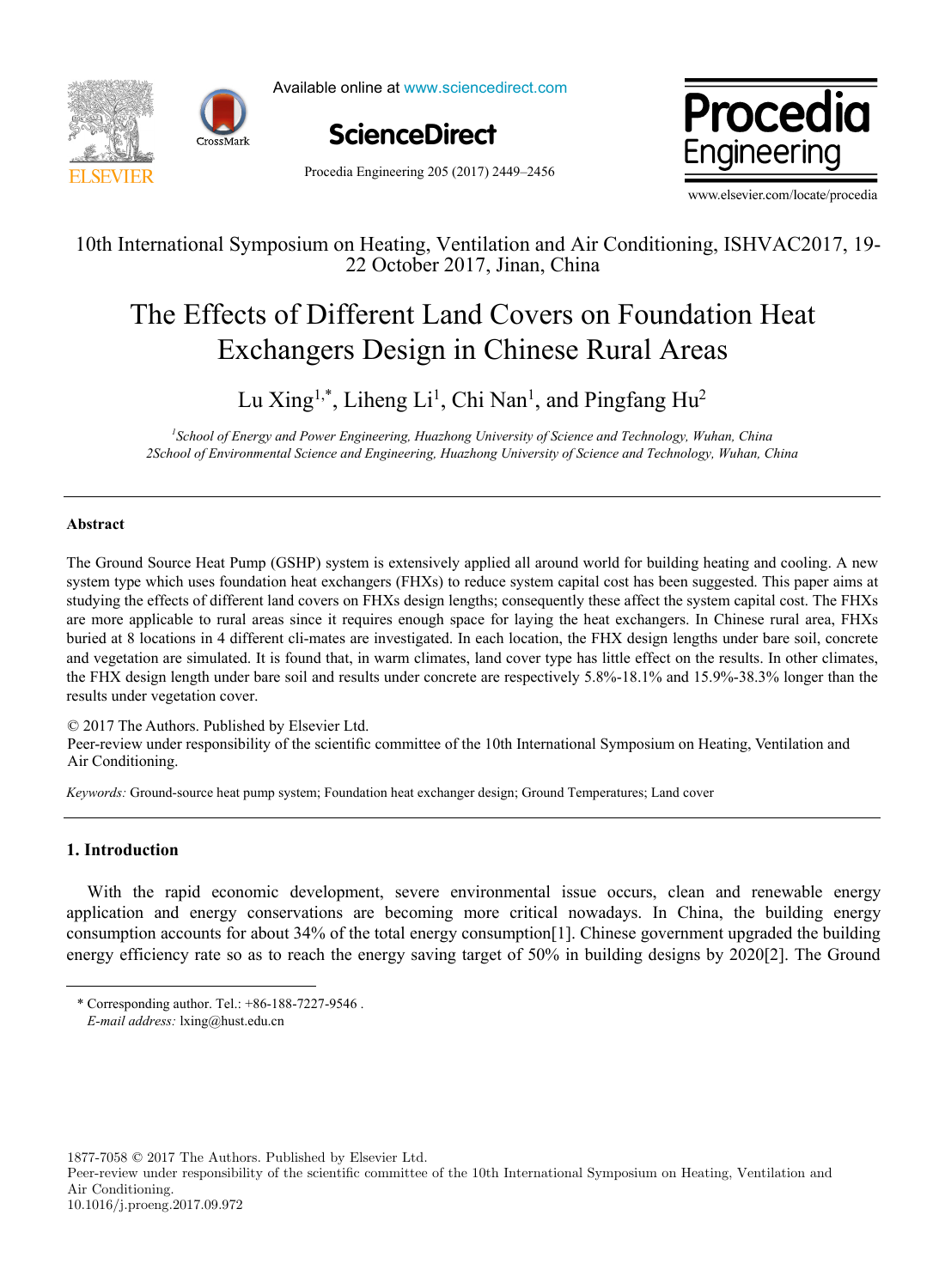Source Heat Pump (GSHP) system is highly efficient approach for building heating and cooling. However, the high system capital cost, which is related to borehole drillings or horizontal trenches excavations, limits its application.

A new type of GSHP system uses foundation heat exchangers (FHXs) is suggested so as to reduce the system capital cost. When the house is being built, the FHXs are buried in the excavations made for the basement or footing to save the excavation fee. The FHXs are more applicable to rural areas since it requires larger space for laying the heat exchangers. Moreover, the houses where the GSHP system installs at are usually built based on high insulation stand-ard, so as to meet the demand of energy saving, as well as to reduce the required FHXs lengths. The feasibility of this new GSHP system was investigated in 10 U.S. locations in 3 climate zones by Spitler et al.[3].

The land cover is also found to be a crucial factor which affects the horizontal ground heat exchanger (HGHX) performances[4]. The land cover affects the solar radiation, convection, and other heat transfer process at the Earth surface; it is an important factor for determining the ground temperatures. Herb et al.[5] developed a model for predicting ground temperatures under different land covers, such as bare soil, asphalt, and grass cover. The results show that at the surface, asphalt gives the highest daily maximum and daily amplitude; bare soil gives surface temperatures which are between the results for asphalt and grass cover surfaces; grass cover gives the lowest surface temperatures which is about 10 °C lower than results for asphalt. Xu and Spitler[6] developed a numerical model to estimate ground temperatures, which considers effects of moisture transfer, snow accumulation and melting, soil freezing and thawing, the effects of land covers was not included. The FHX is a type of HGHX which is buried near the house foundations. The variation of the ground temperature due to land cover differences will eventually affects the sizing of the FHXs for the system. Therefore, Gao et al.[7] presented a HGHX with a rain garden on the land covers, which is beneficial for reducing the heat exchanger length required for the GSHP system.

This paper aims at studying the effects of different land covers on FHXs design in Chinese rural area. 8 locations which belong to 4 different climates in China are chosen for the case study purpose. For each locations, a 2-story house was built and GSHP system with FHXs are designed for three different land covers: bare soil, concrete and vegetation cover. Eventually, the effects of different land covers on FHXs design will be investigated so as to suggest most preferable land cover to be used to optimize the GSHP system performance.

#### **2. Methods**

To study the effects of different land covers on FHXs design. A FHX simulation tool, which uses building heating and cooling loads, ground temperatures and ground thermal properties as inputs to size the FHXs, has been developed by Xing et al.[8] and used here. The heating and cooling loads are calculated based on a 2-story house with high insulation envelope. 8 Chinese sites which belongs to 4 climates are selected for the case study; these 4 climates are warm climate, cold climate, hot summer and cold winter climate and hot summer and warm winter climate. The soil is assumed as 60% saturated clay loam with thermal conductivity of 1.08 W/m·K and volumetric heat capacity of 2.479 MJ/m3·K.

#### *2.1. Building heating and cooling loads*

This study establishes a prototype house located based on the Chinese building standard and uses software Energy Plus to calculate hourly building loads for the 8 sites. The FHX design tool uses monthly loads as inputs. For each site, Cullin and Spitler[9] method is used to convert the hourly loads to monthly loads by applying monthly constant loads over the whole month and monthly peak loads at end of the month.

#### *2.2. House description*

The prototype house is modeled in the Energy Plus Environment[10]. It has a structural area of  $195.2m^2$  and 6.6m height. The building envelope employs multilayer composite construction, two 0.15m thick concrete-block layers and one 0.01m thick insulation layer between them. The indoor temperature is maintained at 24.5°C in cooling and 21.7°C in heating. For this study, the building envelopes R value and the glass U value are selected based on high insulation standard level.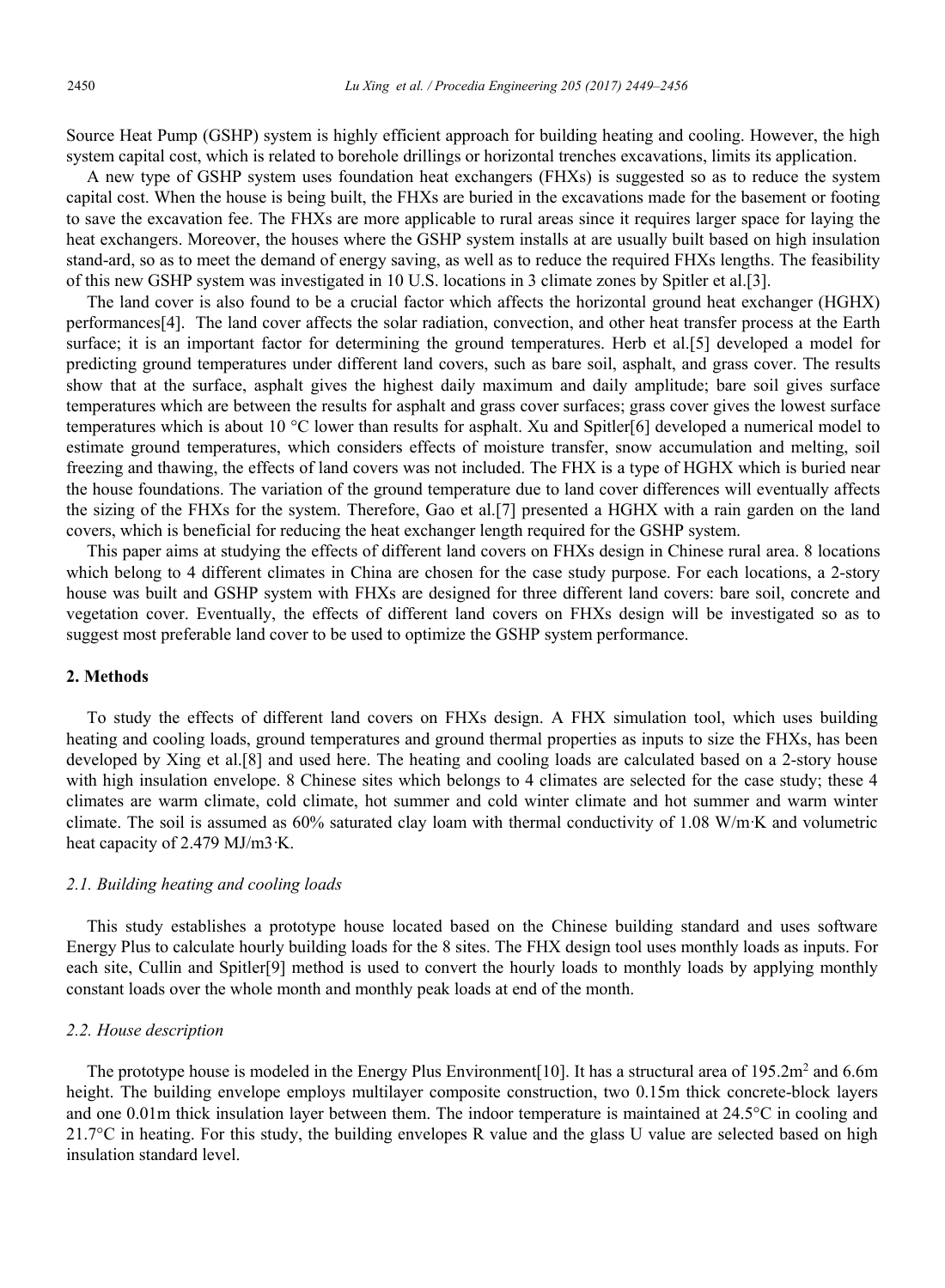#### *2.3. Location*

8 sites are chosen in 4 different climates--cold climate, hot summer and cold winter climate, hot summer and warm winter climate, and warm climate. Typical Meteorological Year (TMY) weather data are used as inputs to the Energy Plus house model. The detail information is presented in Table 1.

Table 1. 8 parametric study sites in China.

| Site: province | Site: city   | Chinese climate<br>classification | TMY weather files                |  |  |
|----------------|--------------|-----------------------------------|----------------------------------|--|--|
| Guizhou        | Guiyang      | Warm climate                      | Guizhou.Guiyang.578160 CSWD      |  |  |
| Yunnan         | Kunming      |                                   | Yunnan.Kunming.567780 CSWD       |  |  |
| Guangxi        | <b>Baise</b> | Hot summer and warm               | Guangxi.Zhuang.Baise.592110 CSWD |  |  |
| Guangdong      | Guangzhou    | winter climate                    | Guangdong.Guangzhou.592870 CSWD  |  |  |
| Zhejiang       | Hangzhou     | Hot summer and cold winter        | Zhejiang.Hangzhou.584570 CSWD    |  |  |
| Hubei          | Wuhan        | climate                           | Hubei. Wuhan. 574940 CSWD        |  |  |
| Shandong       | Jinan        | Cold climate                      | Shandong.Jinan.548230 CSWD       |  |  |
| Gansu          | Lanzhou      |                                   | Gansu.Lanzhou.528890 CSWD        |  |  |

#### *2.4. Ground temperatures under different land covers*

A numerical model has been developed[11,12,13] and used to estimate the ground temperatures under various land covers -- short grass, tall grass, bare soil, concrete and asphalt. It is a 1D explicit finite volume model, utilizing a full surface heat balance coupled with weather files. Although the numerical model estimates ground temperature accurately, the time-efficiency analytical model is more preferable for engineering applications. Thus, the simulated soil temperatures by the numerical model are fitted to a simplified analytical model, which represents the ground temperatures in a two-harmonic function as follow:

$$
T_s(z,t) = T_{s,avg} - \sum_{n=1}^2 e^{-z \sqrt{\frac{n\pi}{\alpha t_p}}} T_{s,amplitude,n} \cos[\frac{2\pi n}{t_p}(t - PL_n) - z \sqrt{\frac{n\pi}{\alpha t_p}}]
$$
\n<sup>(1)</sup>

This function depends on annual average undisturbed ground temperature,  $T_{s,avg}$ , two annual amplitudes of surface temperature variations,  $T_{s,amplitude,n}$ , and two phase angles,  $PL_n$ .Xing and Spilter procedure was validated for grass-cover ground temperature estimations using 3-8 years of measured results at 19 SCAN sites in United States, the estimation errors are within 1.4°C-2.4°C. Concrete covered soil and bare soil temperature estimations given by Xing and Spitler procedure has been validated using 2 years measured results at St. Cloud, Minnesota[14], with an estimation error less than 2.0°C.

#### *2.5. Simulation of foundation heat exchangers*

The developed FHXs simulation tool is based on analytical method, so as to simulate the GSHP system performance - FHXs run with an indoor water to water heat pump. Each FHX pipe is treated as a line source or sink, with the soil treated as a semi-infinite source domain. The heat interactions between FHXs has been considered in the model. The simulation tool was validated against measured data collected from an experimental house located in Oak Ridge, Tennessee equipped with GSHP system using FHXs. The simulated results, for exam-ple, the heat pump entering fluid temperature give estimation errors for one year period which are less than 1.9°C.

Since the FHXs are buried near the house foundations, their lengths are limited to the house perimeters. For some sites, an auxiliary horizontal ground heat exchanger (HGHX) will be added to the GSHP system with FHXs if needed. The layouts of the FHX and the auxiliary HGHX are shown in the Figure 1.a and Figure 1.b. Figure 1.b is the typical FHX and HGHX configuration which is used in this paper. There are six FHXs buried at 4 different depths: 0.7m, 1.0m, 1.3m, and 1.6m. Based on these above parameters, the simulation tool will be it-eratively run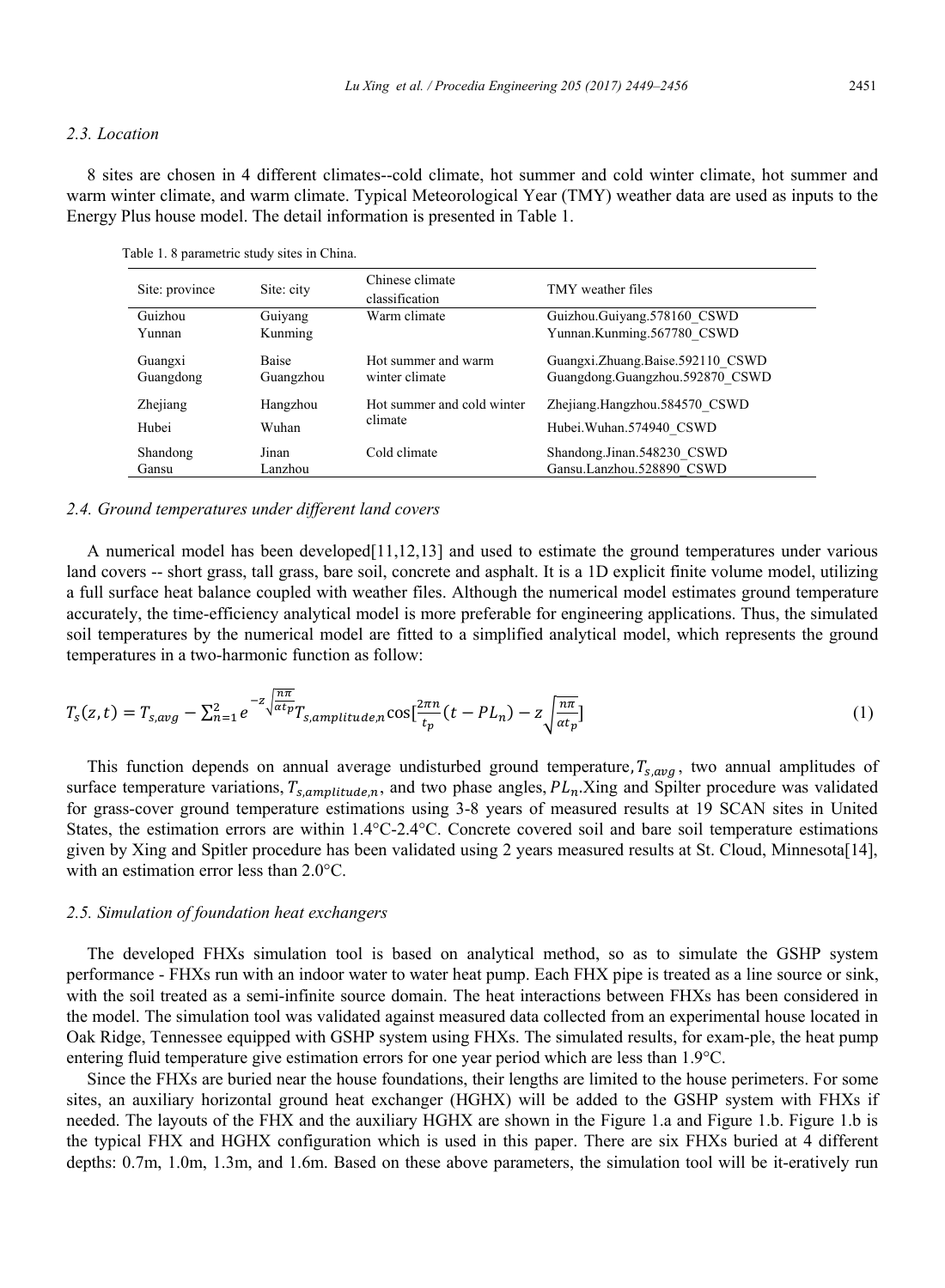until it eventually find out the FHX and auxiliary HGHX lengths (if needed) which meets the building heat and cooling needs.



Fig. 1. The typical FHX and auxiliary HGHX configurations.

#### **3. Results**

Table 2 shows the designed FHX lengths and auxiliary HGHX lengths for the GSHP system installed at houses of the 8 sites presented in Table 1. The FHXs length is limited by the house perimeter, which is less or equals to 52m. In this study, except for at 2 sites in the warm climates: Kunming and Guiyang which only needs FHXs, all the other 6 sites requires both FHXs and auxiliary HGHXs. In warm climate, the FHX lengths are quite similar under the three land covers. In other climates, the whole ground tube length (including FHX length and auxiliary HGHX length) is the shortest when the ground is covered by vegetation, and the results under concrete is the longest. If the ground is covered by concrete rather than by the vegetation, this increases the design FHXs by 15.9%-38.3%; if the ground is bare soil, this increases FHX lengths by 5.8%-18.1%.

|           |                     | Length of FHX     |                   |                   | Length of auxiliary HGHX |           |                              |
|-----------|---------------------|-------------------|-------------------|-------------------|--------------------------|-----------|------------------------------|
| Site      | Climate zone        | Concrete          | Bare Soil         | Vegetation        | Concrete                 | Bare Soil | Vegetation                   |
|           |                     | $\lceil m \rceil$ | $\lceil m \rceil$ | $\lceil m \rceil$ | [m]                      | [m]       | $\lceil m \rceil$            |
| Guiyang   | warm climate        | 52                | 50                | 47                | ۰.                       | -         | $\qquad \qquad \blacksquare$ |
| Kunming   |                     | 23                | 23                | 25                | ۰                        | ۰         | $\qquad \qquad \blacksquare$ |
| Baise     | Hot summer and warm |                   | 52                |                   | 78                       | 59        | 42                           |
| Guangzhou | winter              |                   |                   |                   | 60                       | 46        | 34                           |
| Hangzhou  | Hot summer and cold |                   |                   |                   | 24                       | 13        | 8                            |
| Wuhan     | winter              |                   | 52                |                   | 45                       | 34        | 22                           |
| Jinan     | Cold climate        |                   |                   |                   | 28                       | 21        | 17                           |
| Lanzhou   |                     |                   | 52                |                   |                          | 39        | 40                           |

Table 2. The results of single ground tube design lengths.

Different land covers not only affect design FHX lengths, but also affects the required auxiliary HGHXs for the system. If less HGHXs is needed, the excavation fee for the system will be reduced as well. 6 of the 8 sites requires auxiliary HGHXs, Table 3 presents the excavation areas demanded for HGHXs for the 6 sites. The area for vegetation covered sites are used as base results; "*Φ*" stands for the auxiliary HGHX excavation area increasing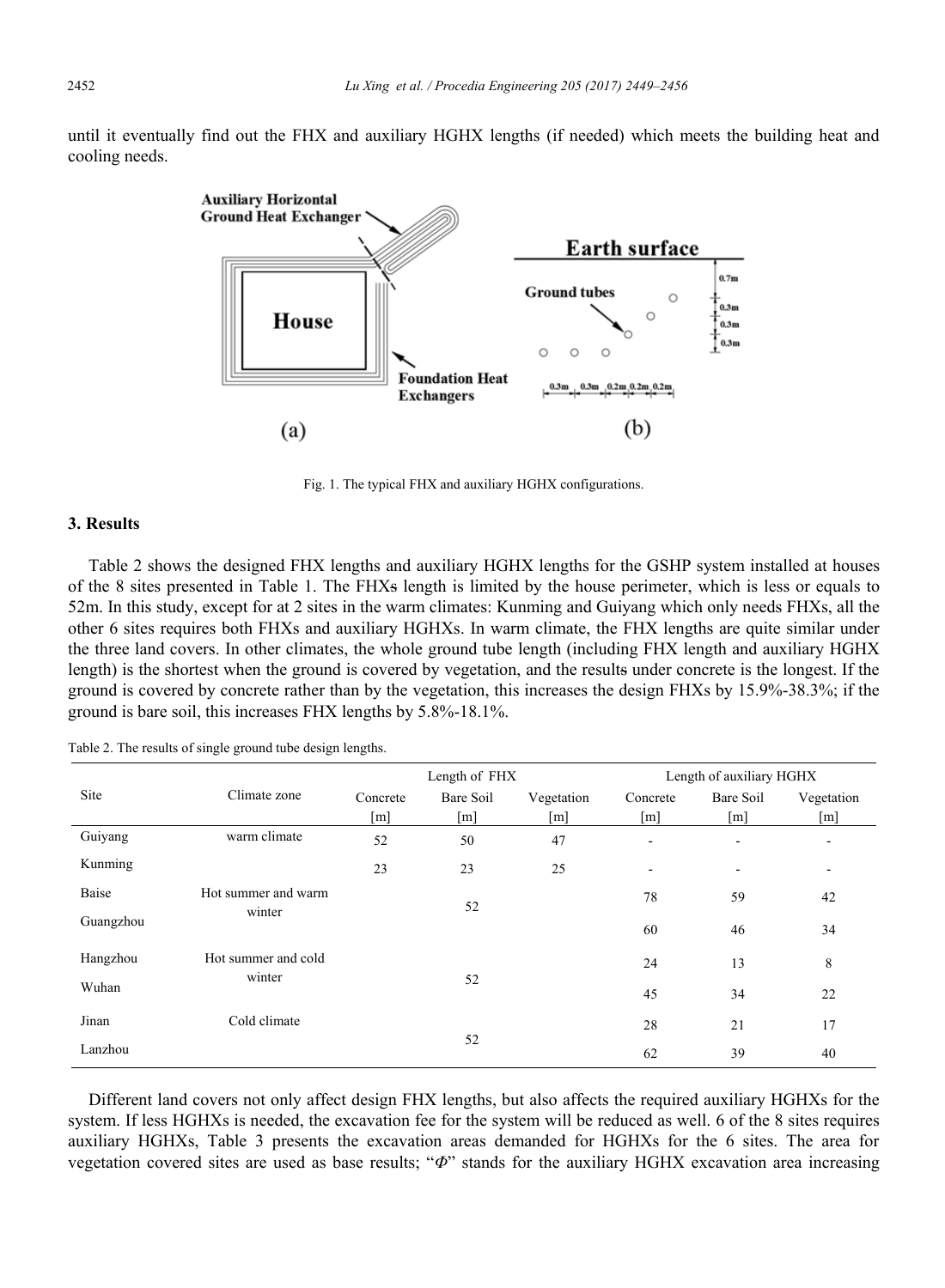percentage using a different land cover such as concrete or bare soil. The increasing percentage of bare soil *Φbare soil* ranges from 23.5%-64.5%, except Lanzhou where the FHX length under two covers are quite similar. It is observed that the effect of different land covers is more apparent in hot summer climates. The increasing percentage of concrete *Φconcerete* ranges from 55.0%-200.0%.

| <b>Site</b> | Climate zone         | $A_{vegetation}$<br>$\lceil m^2 \rceil$ | $A_{\text{bare soil}}$<br>$\lceil m^2 \rceil$ | $A_{\text{concrete}}$<br>$\lceil m^2 \rceil$ | $\Phi_{\text{bare soil}}$<br>[%] | $\Phi_{\text{concrete}}$<br>$[\%]$ |
|-------------|----------------------|-----------------------------------------|-----------------------------------------------|----------------------------------------------|----------------------------------|------------------------------------|
| Baise       | Hot<br>and<br>summer | 63.0                                    | 88.5                                          | 117.0                                        | 40.5                             | 85.7                               |
| Guangzhou   | warm winter          | 51.0                                    | 69.0                                          | 90.0                                         | 35.3                             | 76.5                               |
| Hangzhou    | Hot summer and cold  | 12.0                                    | 19.5                                          | 36.0                                         | 62.5                             | 200.0                              |
| Wuhan       | winter               | 33.0                                    | 51.0                                          | 67.5                                         | 54.5                             | 104.5                              |
| Jinan       | Cold climate         | 25.5                                    | 31.5                                          | 42.0                                         | 23.5                             | 64.7                               |
| Lanzhou     |                      | 60.0                                    | 58.5                                          | 93.0                                         | $-2.5$                           | 55.0                               |

Table 3. The FHX and auxiliary HGHX excavation areas under different land covers.

#### **4. Discussion**

This study find that different land covers affect the ground temperatures and eventually vary the design FHX and auxiliary HGHX lengths. Using the Xing and Spitler procedures, the ground temperatures at 1.3m in Wuhan under the three land covers for a year period are calculated and presented in Figure 2. The results show that, in heating season, the ground temperature under vegetation is highest, and result under concrete is the lowest; in cooling season, it is the opposite.





Table 4 presented the building loads, average ground temperature, heat exchange difference and building loads per meter FHX for 8 sites for different land covers. These results are plotted in Figures 3, 4 and 5. In Figure 3, it plotted the heat exchange temperature differences and FHX design length. The square bars stand for the heat exchange temperature difference under different land covers for 8 sites, the triangular dots line are the corresponding FHX design lengths under these land covers.

For each site, it is observed that the FHX lengths are inversely proportional to the heat transfer temperature differences. The vegetation increases the temperature differences and reduces the FHX lengths in each site, except for at Kunming in warm climate and Lanzhou in cold climate where the heat temperature differences are similar for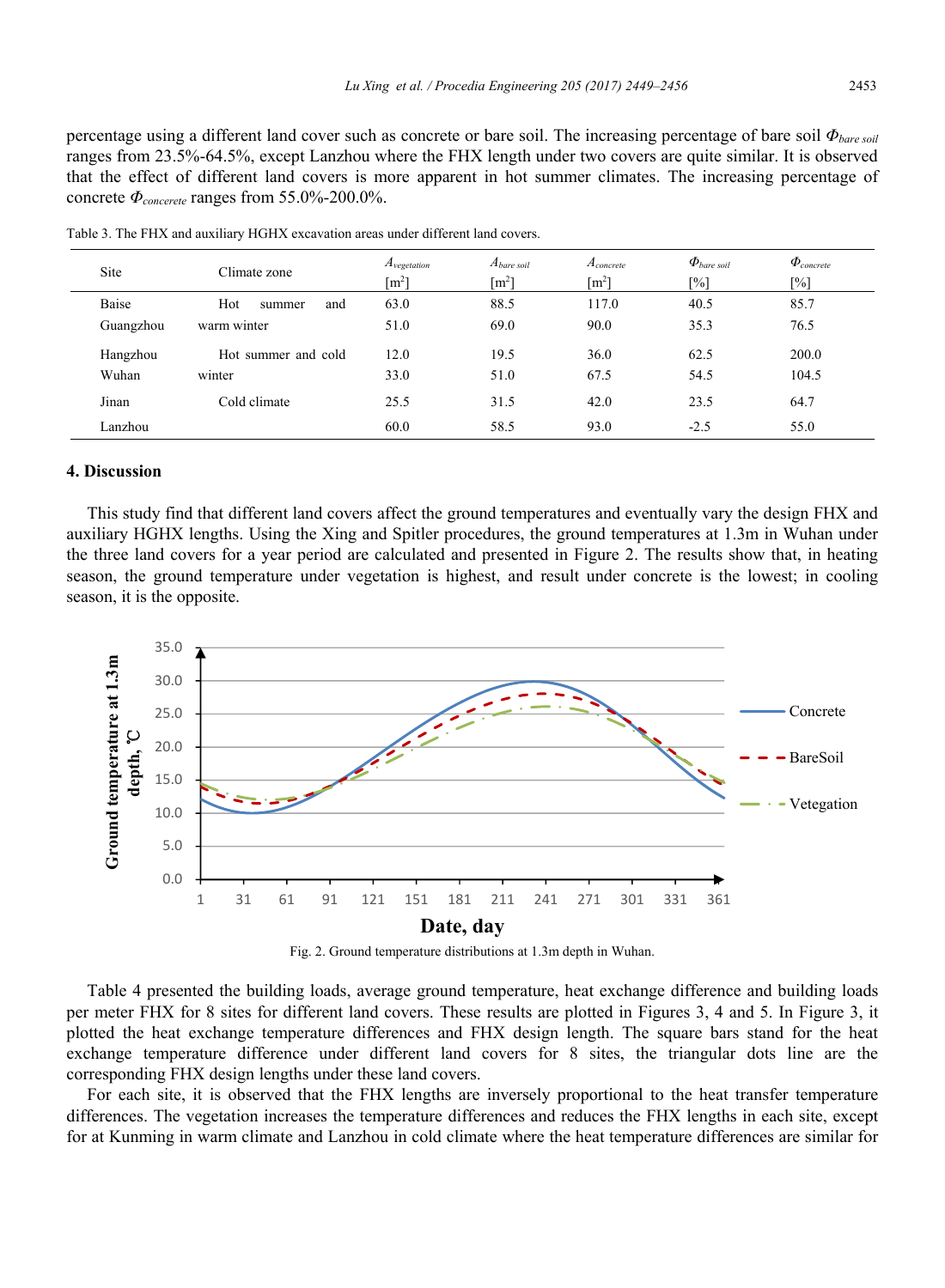bare soil and vegetation cover land. Overall, for each one site, the vegetation covered site which has the highest heat exchange temperature difference needs shorter FHXs compared to the concrete covered site.

| Site      | Land covers | Building loads | Average ground | Heat exchange temperature | Building loads per |
|-----------|-------------|----------------|----------------|---------------------------|--------------------|
|           |             | [kW]           | temperature    | difference                | meter FHX          |
|           |             |                | $\lceil$ °C]   | [°C]                      | $[$ W/m]           |
| Baise     | Bare soil   | 4.7            | 29.5           | 5.5                       | 42.3               |
|           | Concrete    |                | 30.2           | 4.8                       | 36.1               |
|           | Vegetation  |                | 27.7           | 7.3                       | 50.0               |
| Guangzhou | Bare soil   | 4.5            | 28.9           | 6.1                       | 45.5               |
|           | Concrete    |                | 30.2           | 4.8                       | 39.8               |
|           | Vegetation  |                | 27.3           | 7.7                       | 51.9               |
| Huangzhou | Bare soil   | 4.6            | 25.5           | 9.5                       | 70.8               |
|           | Concrete    |                | 27.7           | 7.3                       | 60.6               |
|           | Vegetation  |                | 24.1           | 10.9                      | 76.7               |
| Wuhan     | Bare soil   | 5.0            | 27.5           | 7.5                       | 58.6               |
|           | Concrete    |                | 29.3           | 5.7                       | 52.0               |
|           | Vegetation  |                | 25.5           | 9.5                       | 68.1               |
| Guiyang   | Bare soil   | 7.3            | 11.1           | 11.1                      | 146.2              |
|           | Concrete    |                | 9.7            | 9.7                       | 137.9              |
|           | Vegetation  |                | 12.6           | 12.6                      | 155.5              |
| Kunming   | Bare soil   | 5.4            | 16.1           | 16.1                      | 234.2              |
|           | Concrete    |                | 15.7           | 15.7                      | 234.2              |
|           | Vegetation  |                | 14.3           | 14.3                      | 215.5              |
| Jinan     | Bare soil   | 10.1           | 8.9            | 8.9                       | 138.5              |
|           | Concrete    |                | 7.0            | 7.0                       | 126.4              |
|           | Vegetation  |                | 10.2           | 10.2                      | 146.5              |
| Lanzhou   | Bare soil   | 9.8            | 7.1            | 7.1                       | 107.7              |
|           | Concrete    |                | 3.7            | 3.7                       | 86.0               |
|           | Vegetation  |                | 7.0            | 7.0                       | 106.5              |

Table 4. The determinate parameters for FHX and auxiliary HGHX design lengths.



Fig 3. Ground temperature distributions range in eight Chinese sites

The GSHP system is initially run with a heat exchanger fluid temperature which equals to ground temperatures plotted in Figure 4. Take Kunming for example, for vegetation cover site, the average ground temperature is about 16°C. In winter, as the FHXs extract heat from the ground, the fluid temperature decreases continuously. The GSHP system efficiency drops accordingly. For satisfactory and high efficiency GSHP system performances, the heat exchanger exiting fluid temperature (heat pump entering fluid temperature is limited within 0°C-35°C. The temperature difference is the difference of the ground temperature and the limit of the heat exchanger exiting fluid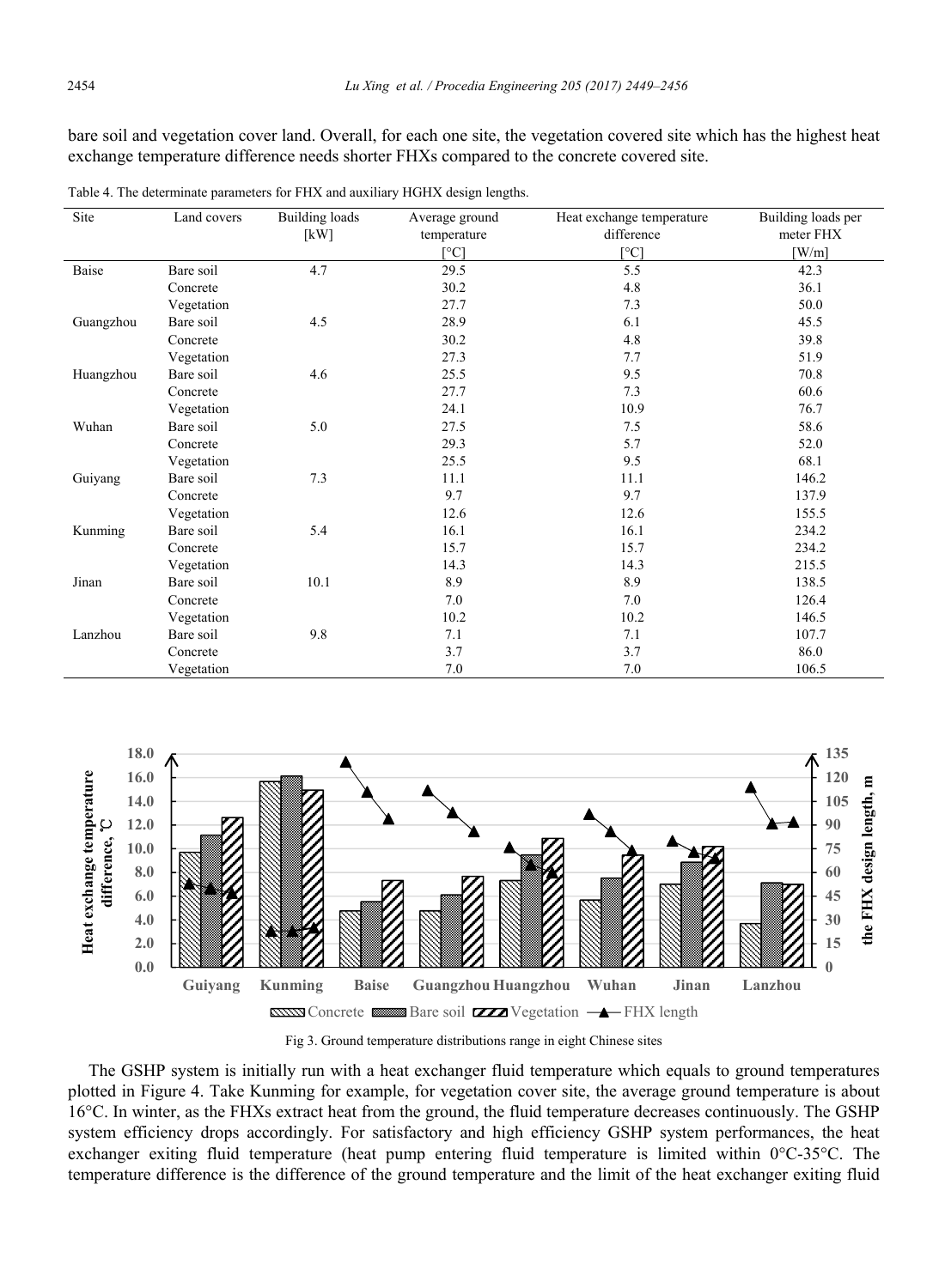temperature: 0°C or 35°C depends on the GSHP system is designed based on heating or cooling condition. Either way, if the temperature difference is larger, which means that during the operation period, the system is run with a more preferable fluid temperature and higher efficiency, which eventually requires shorter FHXs.



Fig. 4. Ground temperature distributions range in eight Chinese sites.

Figure 5 plotted building loads per meter FHX against the heat exchange temperature difference for 8 sites in 4 climates: warm climate, hot summer and warm winter climate, hot summer and cold winter climate and cold climate. For all the climates, the heat exchange temperature differences under all covers are within 3.7°C-16.1°C, the corresponding building loads per meter FHX are within 36.1W/m-234.2W/m. The building loads per meter FHX is closely related to system efficiency, the higher value is preferred. As you may see, the 8 sites are grouped according to the climates they belong to; for each climate, the heat exchange temperature increases, the building loads per meter FHX increases linearly, system efficiency increases, which reduces the required FHX length. For different climates, with the same heat exchange temperature differences, the increasing rate is different, warm climate is the highest, cold climate in the middle and hot summer climate is the lowest. In all, it is found that the warm climate with the higher heat exchange temperature difference and higher increasing rate performs better than the other two climates, the system is less preferable for cold climate and least preferable for hot summer climate.



Fig. 5. Per meter FHX's building loads and the heat exchange temperature differences.

#### **5. Conclusions**

Different land covers influence FHX design lengths by affecting the ground temperature distributions at shallow depths. Under vegetation cover, the ground temperature which equals to heat exchanger fluid temperature at the initial condition are at more preferable range, which is further away from the heat pump entering fluid temperature limit 0°C and 35°C. The system is run at a higher efficiency rate, thus, for all the 8 sites, vegetation covered site